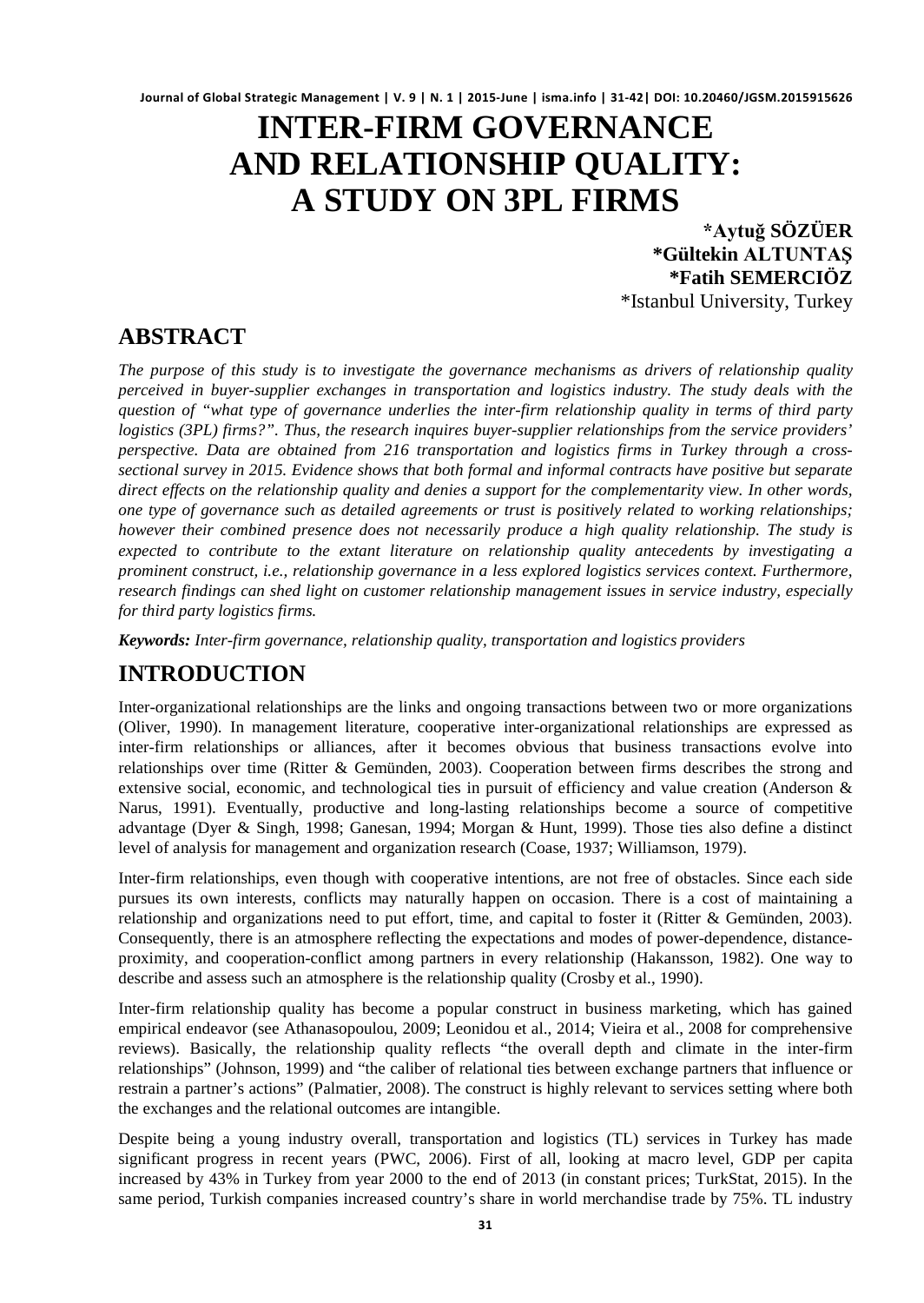also followed this growth path, which is especially facilitated by automotive, iron  $\&$  steel, and textile industries. Eventually, Turkey's ranking has gone up between 2010 and 2014 from 39th to 30th in the International Logistics Performance Index 2014, scoring 80% of the highest performer, due to the improved infrastructure, border procedures, and service quality (TWB, 2014). Furthermore, Turkey is ranked 10th in the Emerging Markets Logistics Index in terms of market attractiveness and connectedness, owing to the country's geographical configuration as a major trade corridor between Europe, Asia, and Africa (Agility, 2014). Fierce competition between the market players, both domestic and international, is also a driver of the industry's dynamism. Besides, privatization process of transport infrastructure such as ports, highways, bridges, etc. appears as another key trend for the following decade (PWC, 2006). However, there's the other side of the coin. Although there's a growth potential of TL industry in Turkey, very few enterprises are fully professionalized (KUGM, 2013). Moreover, high price sensitive market leaves little room to service providers for innovation and technology investments. Within this context, efficient customer relationship management seems to be high on the agenda of third party logistics firms.

Given that the emergence of TL industry, little is known about the drivers of inter-firm relationship success in terms of logistics services providers (Chu & Wang, 2012). Although there is an exhaustive literature on governance and relationship quality constructs, this study tries to address them in an under explored context. Theoretically, the study supports that the level of inter-firm governance is positively related to the relationship quality, however refutes the argument that combined mechanisms are more productive. Moreover, it is likely that the research has managerial implications, especially for decision making on governance in regard to customer relationship management in TL sector

The following sections will first frame the relevant literature and develop the hypotheses, then define the research methodology and present the findings of data analysis, and lastly conclude with a brief discussion.

# **CONCEPTUAL BACKGROUND AND HYPOTHESES**

# Relationship Quality

As relationship quality refers to the strength and atmosphere of the relational ties between exchange partners, it is generally acknowledged as a higher-order construct composed of several dimensions. In her review, Athanasopoulou (2009) notes the pioneer studies of relationship quality as Dwyer & Oh (1987), Crosby et al. (1990), and the stream gaining momentum afterwards. Holmlund (2001) defines relationship quality as "the joint cognitive evaluation of business interactions by key individuals in the dyad, comparative to the alternative exchanges". There are many other conceptualizations in literature, however, Woo & Ennew (2004) suggest that relationship quality should be accepted as a general reflection and studies would better focus on the construct dimensions within particular contexts. In regard, Lages et al. (2005) identified information sharing, communication quality, long-term orientation, and satisfaction as the indicators of relationship quality in their scale development study. Another scale was proposed by Mysen & Svensson (2010) composed of commitment, competitive intensity, continuity, cooperation, dependence, formalization, market turbulence, opportunism, specific assets, and trust constructs. Likewise, the relationship quality scale by Payan et al. (2010) identified cooperation, coordination, specific assets, satisfaction, trust, and commitment dimensions. Considering several other variations in literature and the specific settings of this study, we take satisfaction, commitment, cooperation, and communication as the dimensions of relationship quality.

Satisfaction refers to a firm's overall positive evaluation of an ongoing relationship with another firm (Dwyer et al., 1987). Commitment signifies a firm's willingness to maintain a working relationship with its partner as the firm finds that very important (Morgan & Hunt, 1994). Cooperation is "the coordinated actions of firms to achieve mutual goals" (Anderson & Narus, 1990). Communication can be defined as "the formal and informal sharing of meaningful and timely information between firms" (Anderson & Narus, 1984). Taken together; satisfaction, commitment, cooperation, and communication would be the proxies for mutual gains and future transactions of the dyad (Nyaga & Whipple, 2011). Therefore, high relationship quality can be characterized by high levels of satisfaction, commitment, cooperation, and communication among firms.

Similar to its conceptualization, the research on the determinants of relationship quality construct is inconclusive as well. Athanasopoulou (2009) classifies the antecedents of relationship quality into four major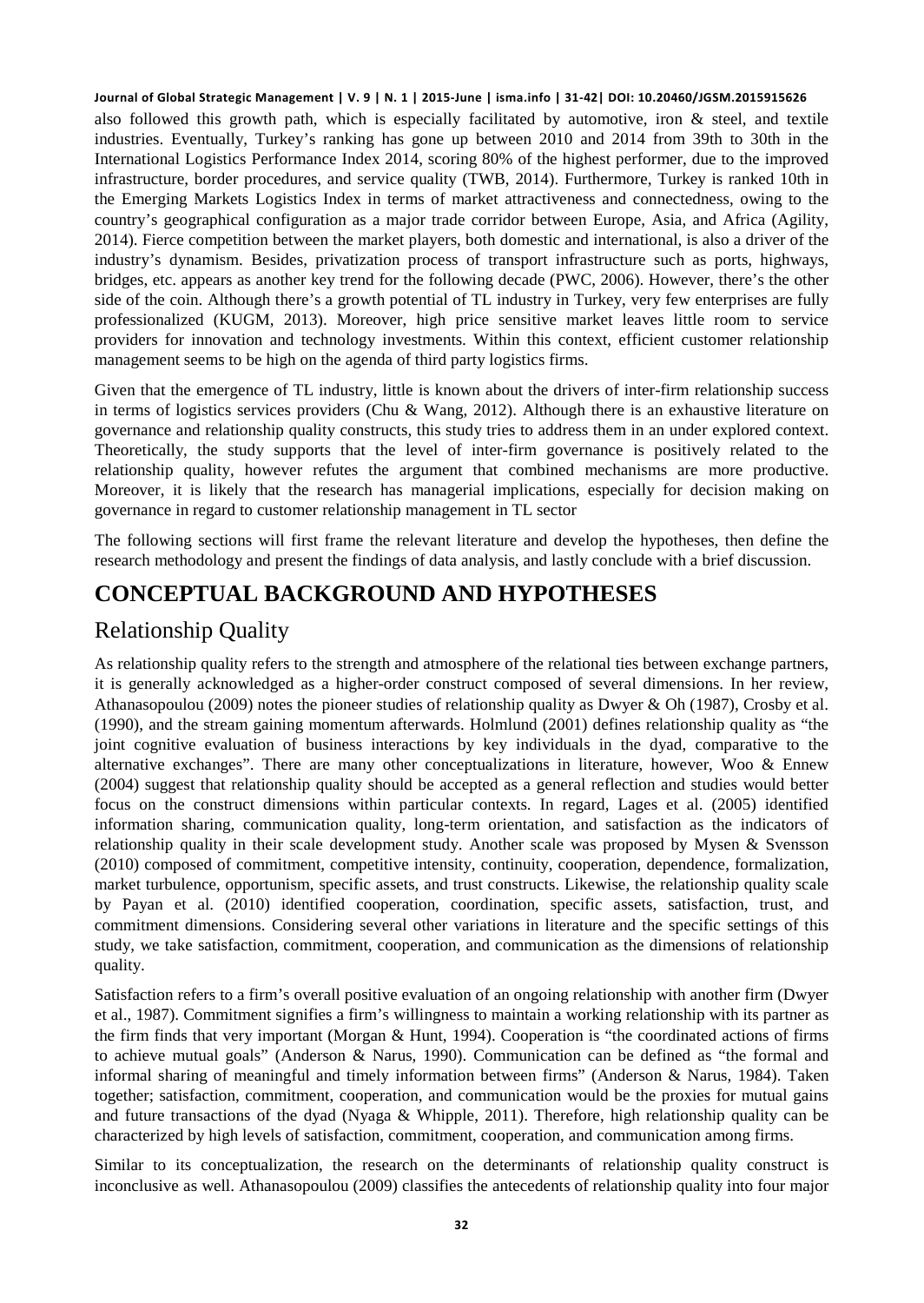groups: 1) the characteristics of the firms; 2) the characteristics of the relationship; 3) the transactional properties; and 4) the environmental circumstances. The research interest of this study can be attributed to the second group. Within that category, extant literature investigated formal contracts (e.g. Burkert et al., 2012; Cannon & Perreault, 1999; Genctürk & Aulakh, 2007); relational norms (e.g. Ivens, 2005; Zhang et al., 2003); transaction-specific investments (e.g. Poppo et al., 2008; Zaheer & Venkatraman, 1995); and relationship time (e.g. Aulakh & Genctürk, 2008; Poppo & Zenger, 2002) as the drivers of relationship quality dimensions in various contexts. Reviewing the individual constructs, we infer that it is likely to understand most of them within a broader concept, i.e., inter-firm governance.

### Inter-firm Governance & Relationship Quality

Governance reflects the formal and informal mechanisms that regulate inter-firm exchanges. Distinct from the traditional modes of market and hierarchy, the intermediate forms of governance became more relevant in repeated business transactions (Zaheer & Venkatraman, 1995). Transaction cost economics (Williamson, 1979) and relational exchanges (Macneil, 1980) are the two mainstream theoretical perspectives that capture those intermediate modes of governance, which are often expressed on a transactional-relational continuum. Although these transactional and relational terms are typical, the dual mechanism is also referred as hard and soft, explicit and normative, formal and informal or written and unwritten contracts by researchers (Ferguson et al., 2005). Thus, contractual governance (or hard, explicit, formal, and written contracts) reflects the formalization of the inter-firm exchanges and relational governance (or soft, normative, informal, and unwritten contracts) signifies the social norms that regulate the relationship.

In transaction cost economics perspective, well drafted contracts are proposed to avoid opportunism in case of high behavioral uncertainty (Williamson, 1979). Formal contracts are said to provide a relational order, in which the roles and tasks of the parties, as well as the remedies for contingencies are clearly defined (Poppo & Zenger, 2002). On the other hand, it is argued that, informal contracts also have the potential to prevent opportunism or enhance adaptability to changing conditions (Macneil, 1980). Relational mechanisms that are not bound with strict norms could also work due to the mutual understanding of the partners and their goodwill to maintain the relationship (Noordewier et al., 1990). So, the literature offers two perspectives for inter-firm governance, each with distinct theoretical underpinnings (Gençtürk & Aulakh, 2007). However, co-existence of multiple mechanisms in organizations is also acknowledged and coined as plural forms (Bradach & Eccles, 1989). In respect, we find it plausible to investigate formal and informal mechanisms as separate but not opposite facets of inter-firm governance in this study. Based on extant governance literature, we take contract formalization and transaction specific investments as the formal arrangements; trust and contract flexibility as the informal mechanisms, which can have potential direct and interaction effects on relationship quality.

According to transaction cost economics, a formal contract is the fundamental inter-firm governance mechanism (Williamson, 1985). Formalization refers to "the extent to which detailed and binding contractual agreements are used to specify the roles and the obligations of the parties" (Cannon et al., 2000). The basic assumption is that if the relationship is regulated with explicit contracts, specific rules and procedures, parties would know what they should expect from each other in the future (Mysen & Svensson, 2010). Moreover, legal contracts can include safeguards and sanctions to restrict the parties behaving opportunistically. So, the formal contracts help stabilizing the relationship. However, previous research shows the degree of formalization can have positive or negative effects on the relationship outcomes (Mysen & Svensson, 2010).

As mentioned in the first part, TL is a young industry in Turkey and professional standards have not fully developed yet. Therefore, contract formalization can be the major mechanism in relationship governance. In a similar context, the study of Chu & Wang (2012) on Chinese logistics outsourcing firms indicates a legal contract is positively related to relationship quality, although marginally.

Transaction-specific investments (TSI) refer to the assets such as personnel and equipment dedicated by a firm to a particular relationship, which has considerably less value outside that relationship (Heide & John, 1990). Eventually, large TSI makes it costly to exit that relationship (Kang et al., 2013). And whenever the relationship is at difficulty, dedicated assets pose hazards if unassisted by specific formal arrangements (Williamson, 1985). So, it would be necessary to formalize the governance in order to safeguard the special investments (Heide & John, 1992). Furthermore, TSI can appear as pledges in a relationship (Anderson &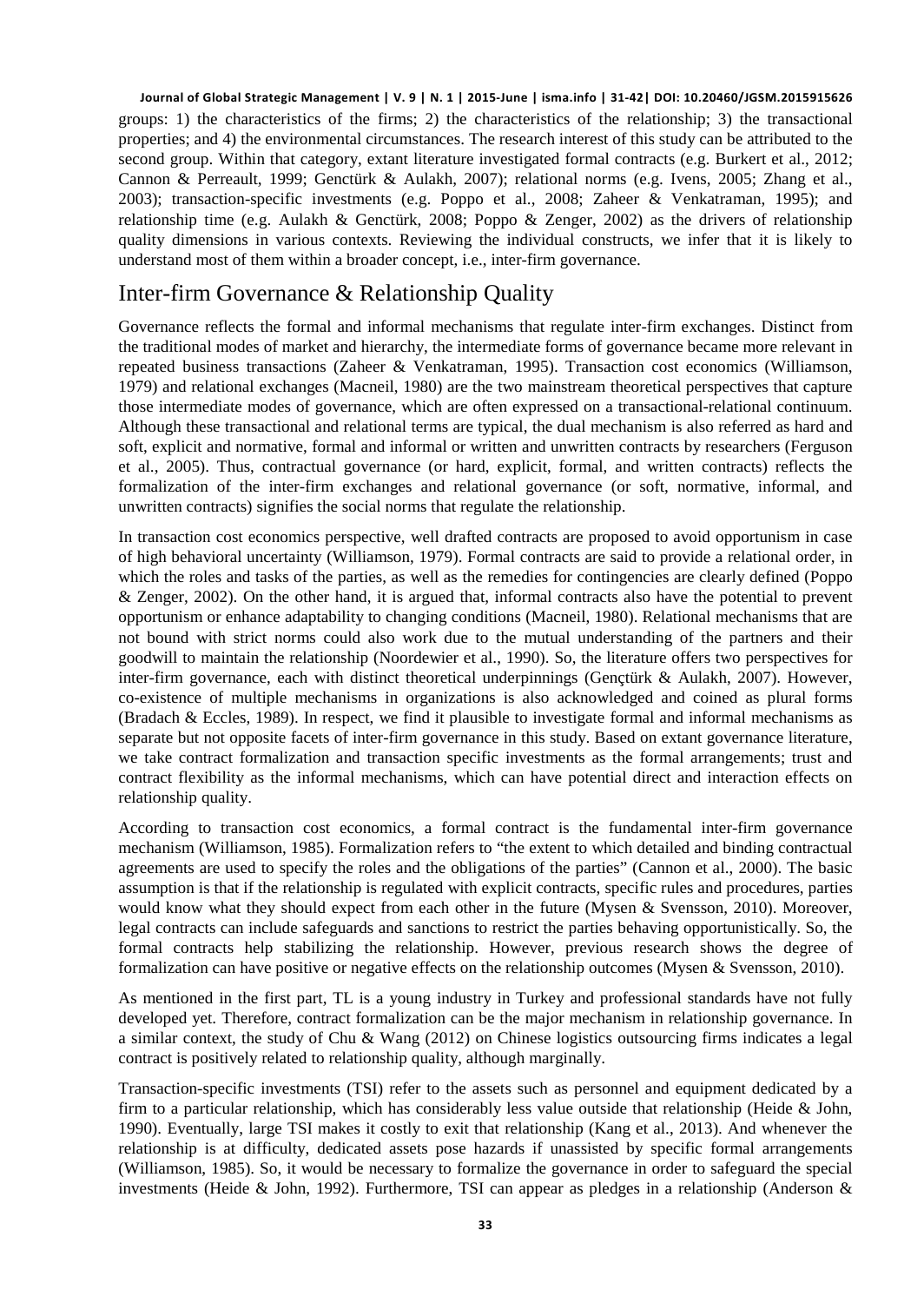Weitz 1992). That's why, we view TSI as a part of formal governance mechanisms. On the other hand, dedicated assets to a relationship signal a long-term orientation and foster commitment (Anderson & Weitz 1992). They also increase interdependence, which in turn lead to partners' cooperative engagement in order to make the relationship as successful as possible (Zacharia et al., 2009). So, it's plausible to expect TSI yields favorable outcomes in a relationship. In regard to this reasoning, we predict;

**Hypothesis 1.** In a business relationship, the higher the level of formal governance such as (a) contract formalization and (b) transaction- specific investments, the higher is the relationship quality.

Trust in an exchange relationship relates to the partners' perception of credibility and benevolence for each other (Ganesan, 1994). In a trusting relationship, one party believes that the other party is reliable to fulfill its promises (Dwyer et al., 1987). Trust is regarded as a major factor to develop a long-term relationship (Anderson & Weitz, 1989) since it tends to strengthen a future orientation (Burkert et al., 2012). On the other hand, low or lack of trust in a relationship is very likely to stimulate unfavorable attitudes and hence negative results (Dwyer et al., 1987; Lenonidou et al., 2013). Regarding trust as a significant constituent of a relational exchange (Macneil, 1980), it is highly logical that this informal mechanism leads to satisfaction in a relationship (Çerri, 2012).

Another critical relational norm in a business relationship is the flexibility. It reflects a bilateral expectation of willingness to make rearrangements as conditions change (Heide & John, 1992). In long-term exchanges, the environment surrounding the relationship may differ drastically at times and the formal agreements between partners may not be adequate (Thompson, 1967). So, the agreements can be subject to modification if one party confronts difficulties due to new situations (Zhang et al., 2003). Flexibility is highly crucial in a service-setting, as timing is very important because the output cannot be stored. Lack of flexibility or one firm's strict bound on formal contracts may decrease the relationship value for the other party when support is necessary (Ivens, 2005). In line with this thinking, Bello & Gilliland (1997) find a positive relationship between flexibility and industrial channel performance and Ivens (2005) provides evidence for the flexibility as the driver of relationship quality in services context. In respect to above arguments, we posit;

**Hypothesis 2.** In a business relationship, the higher the informal governance such as (a) trust and (b) contract flexibility, the higher is the relationship quality.

Although some prominent scholars (e.g. Dyer & Singh, 1998; Williamson, 1985) view formal and informal governance mechanisms as a dichotomy; some others (e.g. Bradach & Eccles, 1989; Cannon et al., 2000) argue their simultaneous or combined use is possible and can be more productive. The first perspective claims that relational mechanisms decrease the need for contract formalization and financial pledges, thus reducing the transaction costs (Çavuşgil et al., 2004). The latter defends that when sudden changes happen, which could not be foreseen by formal agreements, relational mechanisms would ensure the stability of the relationship (Poppo & Zenger, 2002). However, empirical evidence is inconclusive about these opposing views. Several studies reveal that formal and informal arrangements function as complements for positive relationship outcomes (Poppo & Zenger, 2002; Stump & Heide, 1996); some others cannot find significant support for this effect (Çavuşgil et al., 2004; Nevins & Money, 2008). In pursuit of an empirical explanation for this discussion, we suggest;

**Hypothesis 3.** In a business relationship, combined presence of formal and informal mechanisms as in contract formalization and trust together increases the relationship quality.

The conceptual model of the study is presented in Figure 1.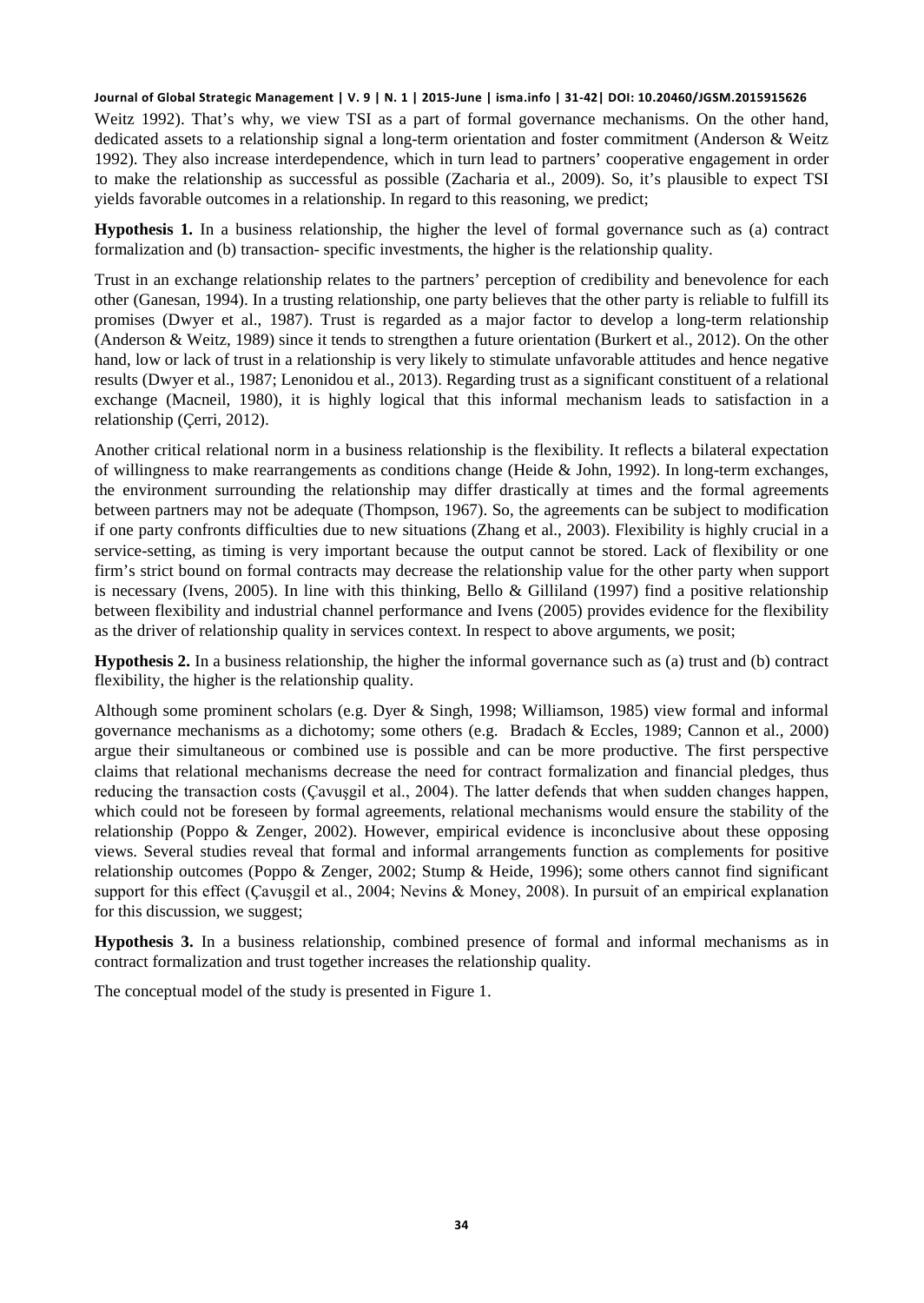

**Figure 1. The research model**

# **METHODOLOGY**

# Sample and Data Collection

International Transporters Association is the biggest professional organization in land transportation services industry in Turkey, representing 90% of the market, as declared (UND, 2015). It had 1184 registered members when the research started in January 2015. We randomly contacted 500 firms from the members' directory of which 236 accepted to join the survey through telephone. The data collection took a month approximately. After filtering very small and very large firms (having less than 10 or more than 250 employees), we ended up with 216 usable cases.

The age of firms varied from 2 to 85 years with a median of 15 years. The median number of employees was 34. 150 firms (69%) operated only in land transportation whereas others provided air and/or sea transportation services as well. 9 firms (4%) provided only domestic transportation and the rest also handled export/import carriage. 15 firms (7%) had foreign equity.

The organizational positions of the key informants were either (1) a general manager or equivalent ( $\approx$ 26%), (2) a manager who directly reported to the highest ranked executive ( $\approx$ 45%) or (3) a manager or a specialist who reported to the level 2 manager ( $\approx$ 29%). We also asked respondents to indicate how much they were confident with their answers in per cents and the average score was around 84%.

### **Measures**

Relationship quality is conceptualized as consisting satisfaction, commitment, cooperation, and communication dimensions, so we adapted relevant items from literature to measure the construct. We included five items from Fierro & Redondo (2011); four items from Leonidou et al. (2013); two items from Chinomona (2013); and one item from Kang et al. (2013) in our questionnaire. Contract formalization construct is measured by adapting the three-item scale developed by Cannon and Perreault (1999). Transaction-specific investments measure is consisted of two items from Nyaga & Whipple (2011) and one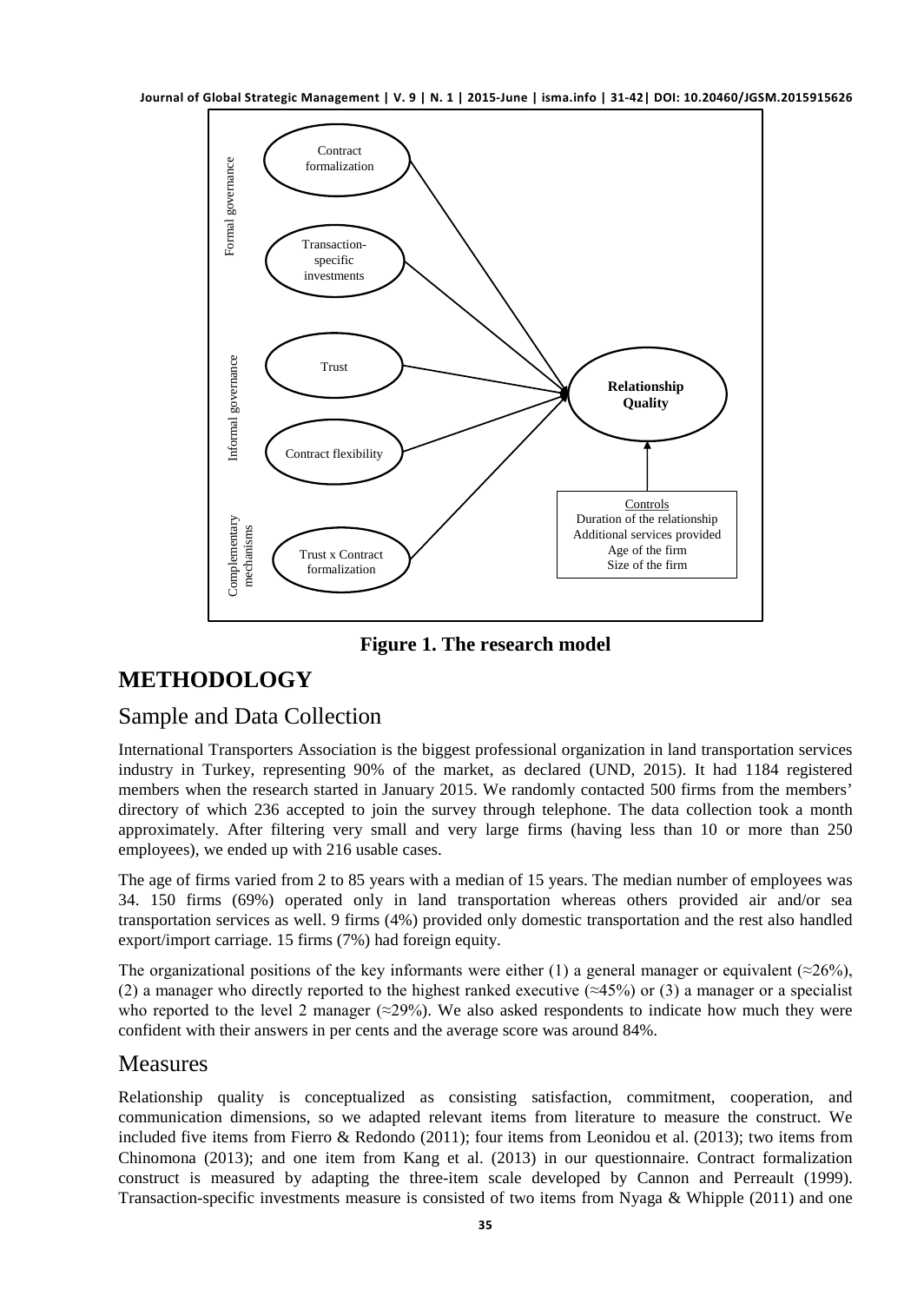item from Kang et al. (2013). Trust is measured by adapting three items from Leonidou et al. (2013) and one item from Fierro & Redondo (2011). Contract flexibility is measured by using three items from relational norms scale in Kang et al. (2013).

All above scales were operationalized with five-point Likert-type responses such as "1 = strongly disagree", "5 = strongly agree".

The research model included four control variables, namely the duration of the relationship, the additional services provided to the customer, the age, and the size of the firm. These controls were measured as follows: (i) duration of the relationship is the number of years since the transactions started, (ii) additional services such as customs and/or insurance brokerage provided to the customer defined a dummy variable coded as "1" if so and as "0" if not, (iii) age of the firm is the number of years since the firm's foundation, and (iv) size of the firm is the number of its employees. These are included to control whether longer and deeper relationships reflect higher perceptions of relationship quality and whether larger and more mature firms can sustain better business relationships.

Since all the measurement items were translated from English language, three management academicians and two foreign trade specialists examined the scale to address face and content validity as well as wording flow and clarity.

### Analyses and Findings

For preliminary tests, item-total correlations, measure of internal consistency, and exploratory factor analysis (maximum likelihood estimation) were conducted. Several items were dropped from the scale to purify the construct measures. Besides, five items from four projected dimensions of relationship quality loaded into a single factor. This made us to continue analyses by acknowledging the relationship quality as a unidimensional construct, which is not a rare conceptualization (e.g. Çerri, 2012; Johnson, 1999; Kim et al., 2011). Confirmatory factor analysis (CFA) was applied to validate the measurement model. The model showed acceptable fit to the data  $(\chi^2_{(63)}=96.79; \ p<0.01; \ \chi^2/df=1.54; \ TLI=0.96; CFI=0.97; RMSEA=0.50;$ PCLOSE=0.48). The outputs are presented in Table 2.

Construct means, standard deviations, and correlations are presented in Table 1. The largest correlation coefficient among independent variables appeared as 0.61.

| <b>Constructs</b>                   |         | 2       | 3       | 4       | 5      | 6       | 7   | 8     | 9     |
|-------------------------------------|---------|---------|---------|---------|--------|---------|-----|-------|-------|
| 1. Contract formalization           |         |         |         |         |        |         |     |       |       |
| 2. Transaction-specific investments | .07     |         |         |         |        |         |     |       |       |
| 3. Trust                            | $.43**$ | .03     |         |         |        |         |     |       |       |
| 4. Contract flexibility             | $.28**$ | .11     | $.33**$ |         |        |         |     |       |       |
| 5. Relationship quality             | $.42**$ | $.26**$ | $.61**$ | $.39**$ |        |         |     |       |       |
| 6. Duration of the relationship     | .03     | $.15*$  | .12     | .13     | .12    |         |     |       |       |
| 7. Additional services provided     | $-0.09$ | .08     | $-.11$  | $-.07$  | $-.10$ | .13     |     |       |       |
| 8. Age of the firm                  | $.16*$  | .08     | .06     | $-.02$  | .02    | $.48**$ | .06 | 1     |       |
| 9. Size of the firm                 | .11     | .09     | .08     | $-.05$  | .05    | $.23**$ | .12 | .38   | 1     |
| Mean                                | 4.38    | 3.44    | 4.33    | 3.94    | 4.59   | 10.01   | .32 | 17.26 | 44.66 |
| <b>SD</b>                           | .77     | 1.23    | .72     | .99     | .51    | 6.76    | .47 | 11.84 | 38.29 |

### **Table 1. Descriptive statistics and inter-construct correlations**

\*\* Correlation is significant at the 0.01 level (2-tailed)

\* Correlation is significant at the 0.05 level (2-tailed)

Note: Latent factors are the unweighted means of the items for each construct.

For reliability measures, Cronbach's alpha (α) and composite reliability (CR) coefficients were satisfactory except the contract flexibility factor ( $\alpha$ =0.63; CR=0.65), which were slightly lower than the regular threshold of .70. That might be acceptable considering that the latent variable was measured with only 2 items. In regard to the convergent validity, the standardized loadings of each item measuring the relevant factor and their average variances extracted (AVE) were above 0.5. The only exception was again the contract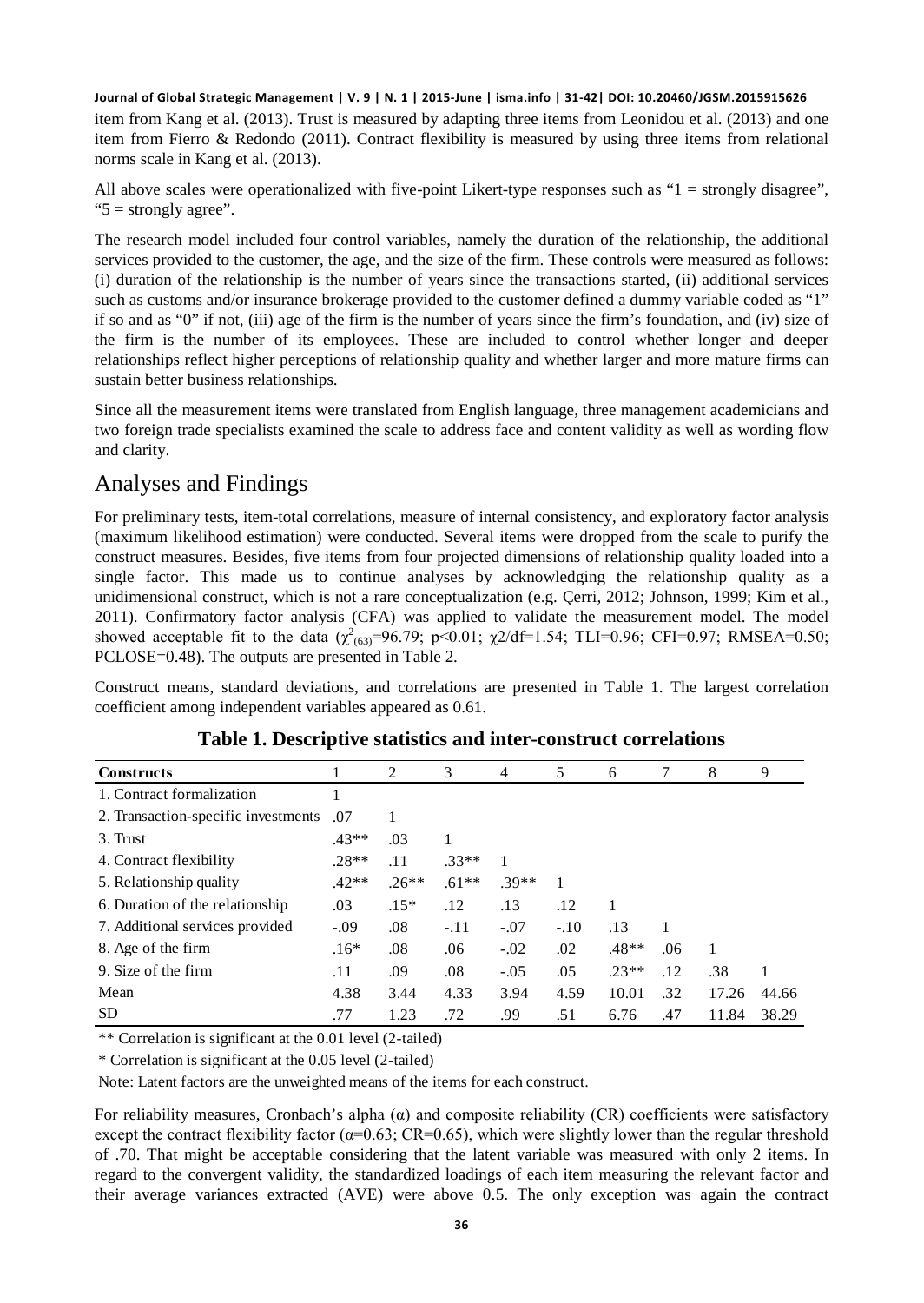**Journal of Global Strategic Management | V. 9 | N. 1 | 2015-June | isma.info | 31-42| DOI: 10.20460/JGSM.2015915626** flexibility construct (AVE=0.49), which was short only marginally. However, the convergent validity of constructs was found acceptable at this level. Furthermore, it was confirmed that the square root of each construct's AVE was greater than inter-construct correlations to ensure the discriminant validity (Fornell & Larcker, 1981).

Given that data were collected from a single informant of each organization, common method bias issue was addressed by Harman's single factor test (Podsakoff et al., 2003), which extracted 35% of variance on a single factor. It suggested that a substantial common method bias was unlikely.

| Construct <sup>a</sup>                                                            | Loadings <sup>b</sup> | $t$ -values $b$ |
|-----------------------------------------------------------------------------------|-----------------------|-----------------|
| Relationship quality ( $\alpha$ =0.88; CR=0.88; AVE=0.59) <sup>c</sup>            |                       |                 |
| Overall, the relationship with our customer is satisfactory.                      | 0.83                  | 14.17           |
| We think that our customer is a good company to do business with.                 | 0.77                  | 12.84           |
| Exchange of information wtih our customer is direct and informal.                 | 0.67                  | 10.32           |
| We solve potential problems with our customer cooperatively.                      | 0.81                  | 13.86           |
| We are very committed to the relationship with our customer.                      | 0.75                  | 11.97           |
| Contract formalization ( $\alpha$ =0.70; CR=0.71; AVE=0.56)                       |                       |                 |
| We have detailed agreements with our customer that clearly specify                |                       |                 |
| the obligations of both parties.                                                  | 0.65                  | 8.61            |
| We have customized contracts with our customer in order to                        |                       |                 |
| resolve unexpected situations.                                                    | 0.83                  | 10.36           |
| Transaction-specific investments ( $\alpha$ =0.81; CR=0.85; AVE=0.75)             |                       |                 |
| We have made special investments in personnel dedicated to our                    |                       |                 |
| customer.                                                                         | 0.67                  | 7.30            |
| We have made special investments in equipment or support systems                  |                       |                 |
| dedicated to our customer.                                                        | 1.02                  | 8.76            |
| Trust ( $\alpha$ =0.78; CR=0.84; AVE=0.64)                                        |                       |                 |
| Our customer is a trustworthy company.                                            | 0.90                  | 14.56           |
| Our customer always its keeps promises to us.                                     | 0.75                  | 12.00           |
| Our customer does not behave us opportunistically.                                | 0.73                  | 10.47           |
| Contract flexibility ( $\alpha$ =0.63; CR=0.65; AVE=0.49)                         |                       |                 |
| We are flexible in changing the contract articles in case our                     |                       |                 |
| customer has any difficulty.                                                      | 0.80                  | 8.65            |
| We can rearrange the agreement with our customer in case our                      |                       |                 |
| customer has any difficulty.                                                      | 0.58                  | 7.12            |
| Goodness-of-fit statistics: $v^2_{\text{cm}}$ – 96.79; n < 0.01; $v^2/df$ – 1.54; |                       |                 |

### **Table 2. Measurement model**

Goodness-of-fit statistics:  $\chi^2_{(63)} = 96.79$ ;  $p < 0.01$ ;  $\chi^2/df = 1.54$ ;  $TLI = 0.96$ ;  $CFI = 0.97$ ;  $RMSEA = 0.50$ ;  $PCLOSE = 0.48$ 

<sup>a</sup> Construct variances are fixed to set the scale.

<sup>b</sup> Loadings are from standardized, *t* -values are from unstandardized estimates.

 $\alpha$  a = Cronbach's Alpha; CR = Composite Reliability; AVE = Average Variance Extracted

For hypothesis testing, hierarchical multiple regression analysis (ordinary least squares) was used. In order to overcome the potential multicollinearity issues for the interaction terms, we mean-centered the independent variables before the analysis. Collinearity diagnostics showed variance inflation factor (VIF) scores less than 2, suggesting the model did not suffer from multicollinearity. Table 3 shows the regression results.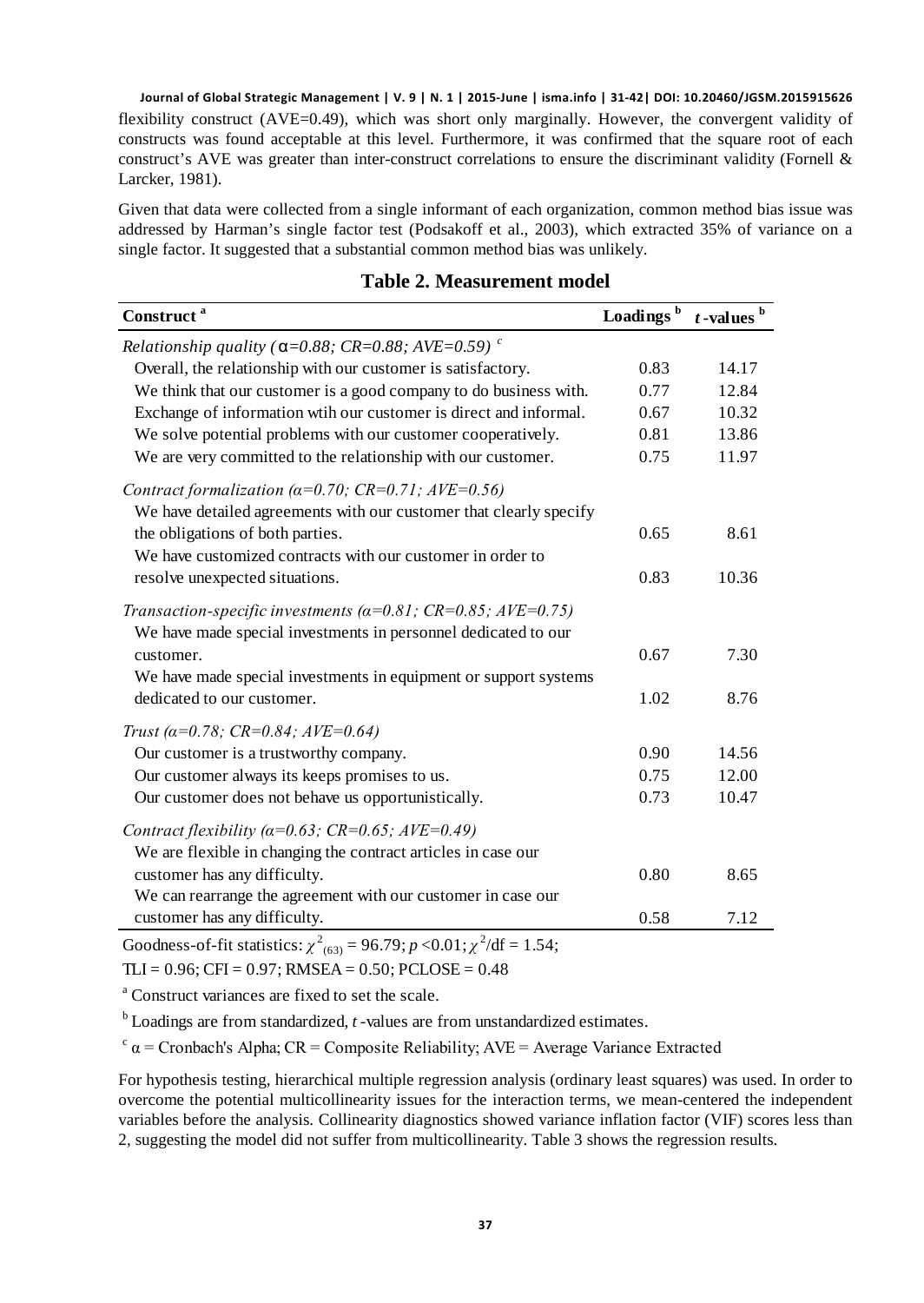**Journal of Global Strategic Management | V. 9 | N. 1 | 2015-June | isma.info | 31-42| DOI: 10.20460/JGSM.2015915626 Table 3. Hierarchical multiple regression results**

| Independent variables            | Dependent variable   |                  |                |               |  |  |  |  |
|----------------------------------|----------------------|------------------|----------------|---------------|--|--|--|--|
|                                  | Relationship quality |                  |                |               |  |  |  |  |
|                                  | Model 1              | Model 2          | Model 3        | Model 4       |  |  |  |  |
| Control variables                |                      |                  |                |               |  |  |  |  |
| Duration of the relationship     | $.15***(1.91)$       | $.14**$ (1.98)   | .04(.67)       | .04(.59)      |  |  |  |  |
| Additional services provided     | $-.13***(-1.82)$     | $-.10(-1.55)$    | $-.05(-.88)$   | $-.04(-.77)$  |  |  |  |  |
| Age of the firm                  | $-0.06(-0.74)$       | $-.12***(-1.70)$ | $-0.06(-1.04)$ | $-.06(-1.02)$ |  |  |  |  |
| Size of the firm                 | .05(.69)             | .01(.11)         | $-.00(-.02)$   | $.00(-.00)$   |  |  |  |  |
| Direct effects                   |                      |                  |                |               |  |  |  |  |
| Contract formalization           |                      | $.41*(6.73)$     | $.17*(2.92)$   | $.18*(2.92)$  |  |  |  |  |
| Transaction-specific investments |                      | $.23*(3.76)$     | $.22*(4.32)$   | $.22*(4.26)$  |  |  |  |  |
| Trust                            |                      |                  | $.47*(8.21)$   | $.48*(8.20)$  |  |  |  |  |
| Contract flexibility             |                      |                  | $.15*(2.72)$   | $.15*(2.74)$  |  |  |  |  |
| Interaction effect               |                      |                  |                |               |  |  |  |  |
| Contract formalization x Trust   |                      |                  |                | .03(0.55)     |  |  |  |  |
| $R^2$                            | .03                  | .26              | .48            | .48           |  |  |  |  |
| Adjusted $R^2$                   | .01                  | .24              | .46            | .46           |  |  |  |  |
| $\bm{F}$                         | 1.68                 | 11.98*           | 23.96*         | $21.26*$      |  |  |  |  |
| $R^2$ change                     |                      | $.23*$           | $.22*$         | .00           |  |  |  |  |
| $F$ change                       |                      | $31.61*$         | 44.83*         | .30           |  |  |  |  |

 $N = 216$ 

Coefficients are standardized.

*t* -values from unstandardized solutions are in paranthesis.

 $* p < .01; ** p < .05; ** p < .1$ 

Model 1 consisted the control variables. It appeared that duration of the relationship and the additional services provided had marginal and weak effects on relationship quality ( $p < 0.1$ ). When formal governance mechanisms were entered for Model 2, R-square changed by .23 ( $p < 0.01$ ) and the standardized coefficients of contract formalization and transaction-specific investments were .41 and .23 ( $p < 0.01$ ) consecutively. Further, in Model 3, informal governance mechanisms were entered and R-square again changed by .22 (p < 0.01). The standardized coefficients of trust and contract flexibility were .47 and .15 ( $p < 0.01$ ), decreasing the former independent variables' coefficients to .17 and .22 ( $p < 0.01$ ) respectively. Meanwhile, the coefficients of control variables became insignificant. Adjusted R-square of the model was .46. Model 4 included the final set of constructs in order to test the interaction effect of contract formalization and trust on relationship quality. However, no significant change occurred in this last model and the interaction term's effect was marginal and insignificant. In sum, Hypotheses 1(a), 1(b), 2(a), and 2(b) were supported but Hypothesis 3 was rejected. The results will be discussed briefly in the final section.

# **SUMMARY AND CONCLUSION**

Based on inter-firm governance literature, we examined the effects of formal and informal mechanisms on relationship quality in the scope of transportation and logistics industry. Developed conceptual model was tested using a survey data from third party logistics firms in Turkey. Findings suggested that the level of governance mechanisms is positively related to the relationship quality. Contract formalization and transaction-specific investments on one side; trust and contract flexibility on the other side showed significant direct effects on the perceived quality of ongoing inter-firm exchanges. The logical link between trust and flexibility with good relationships can be obvious. The empirical research also supports this premise (Anderson & Weitz, 1989; Ivens, 2005). However, the relationship outcomes of the degree of formal governance are not straightforward according to previous studies (Mysen & Svensson, 2010). One theoretical contribution of this research is revealing the positive effects of higher levels formal arrangements on the relationship quality. Naturally, this argument is contingent on a young service industry in Turkey where industry standards and professionalism are newly developing. Moreover, this study contributes to the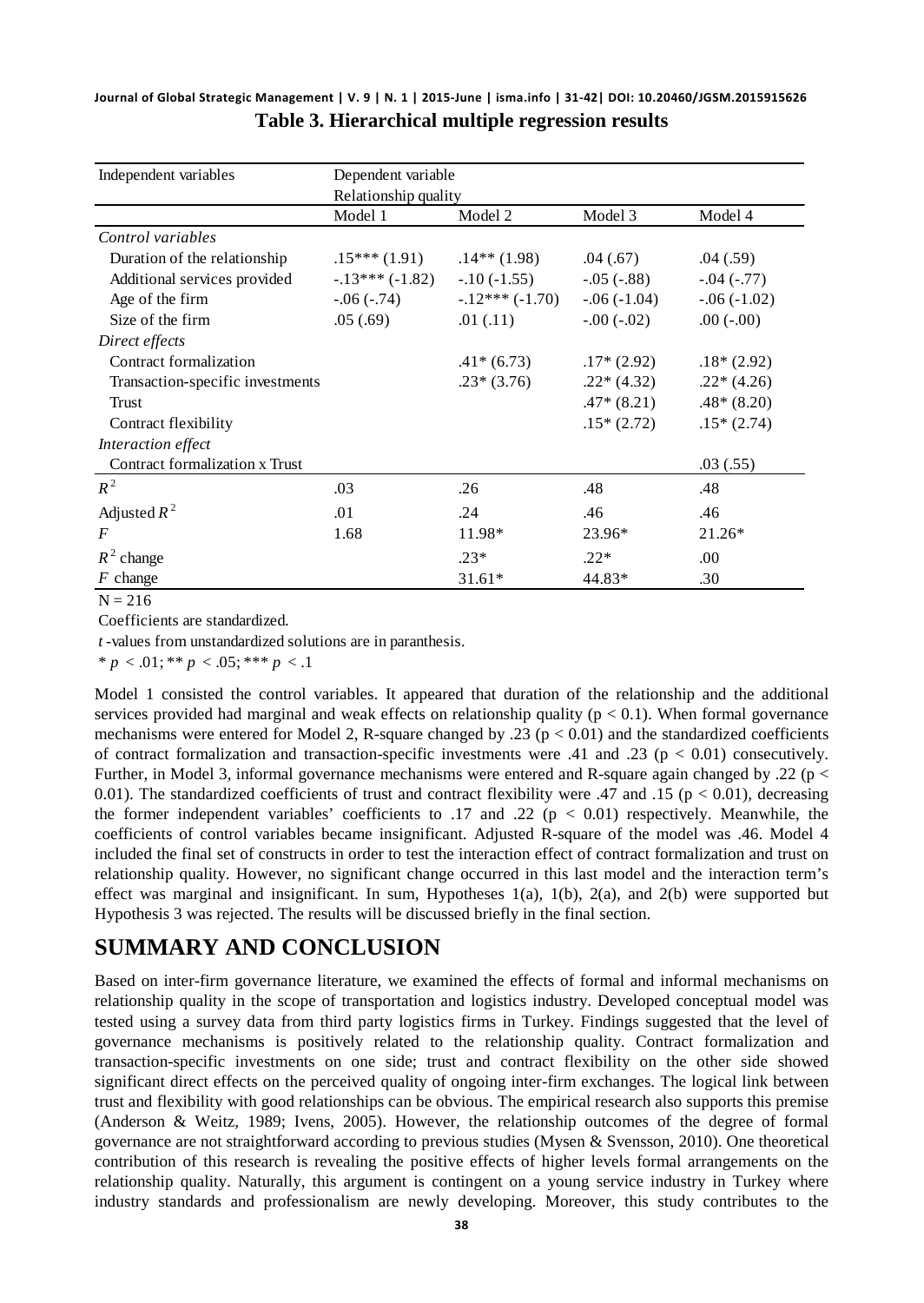discussion of substitutes and complementarity views of governance mechanisms. There's contrasting evidence in literature whether the presence of formal and informal contracts function well separately or combined (Poppo & Zenger, 2002; Çavuşgil et al., 2004). Our study reflects no significant interaction effect of contract formalization and trust on relationship quality. So, the results deny the complementarity view and indicate that formal or informal mechanisms can individually foster inter-firm relationships.

The study suggests several managerial implications as well. First of all, it appears that forms of governance do matter in working relationships within transportation and logistics services context. Managers should be keen on formal or informal contracts with their partners. Regardless of the type, higher levels of governance mechanisms are more likely to produce favorable outcomes. In respect to service providers, a focus should be on the regulation of relationships since our findings show that effective governance is more important than several other attributes such as the relationship duration, the number of services provided to the partner, the age and the size of their firm. Further, managers do not need to be highly sensitive in finding formal and informal arrangements simultaneously as a governance type. Our research reveals either mechanism can work satisfactorily in terms of relationship management.

As a matter of fact, this study is subject to several limitations. The most significant one is that it investigated the relationship quality phenomena from the supplier's perspective. Conceptually, dyadic studies are more relevant in assessing the construct. However, the volume of relationship quality analyses focusing on one side is far more than those, which could survey both parties in literature (Athanasopoulou, 2009). Second, the research estimated governance forms as the driver of relationship quality, whereas further studies should include environment and transaction characteristics in their model. Third, the research was industry specific, so it is hard to generalize the findings to other contexts. The following studies should also make use of personal and in-depth inquires to adapt the measurement scales in respect to their particular research setting.

# **Acknowledgments**

Authors would like to thank to the Scientific Research Projects (BAP) Office at Istanbul University for the granted research fund in support of this study (Project no: ACIP-50361).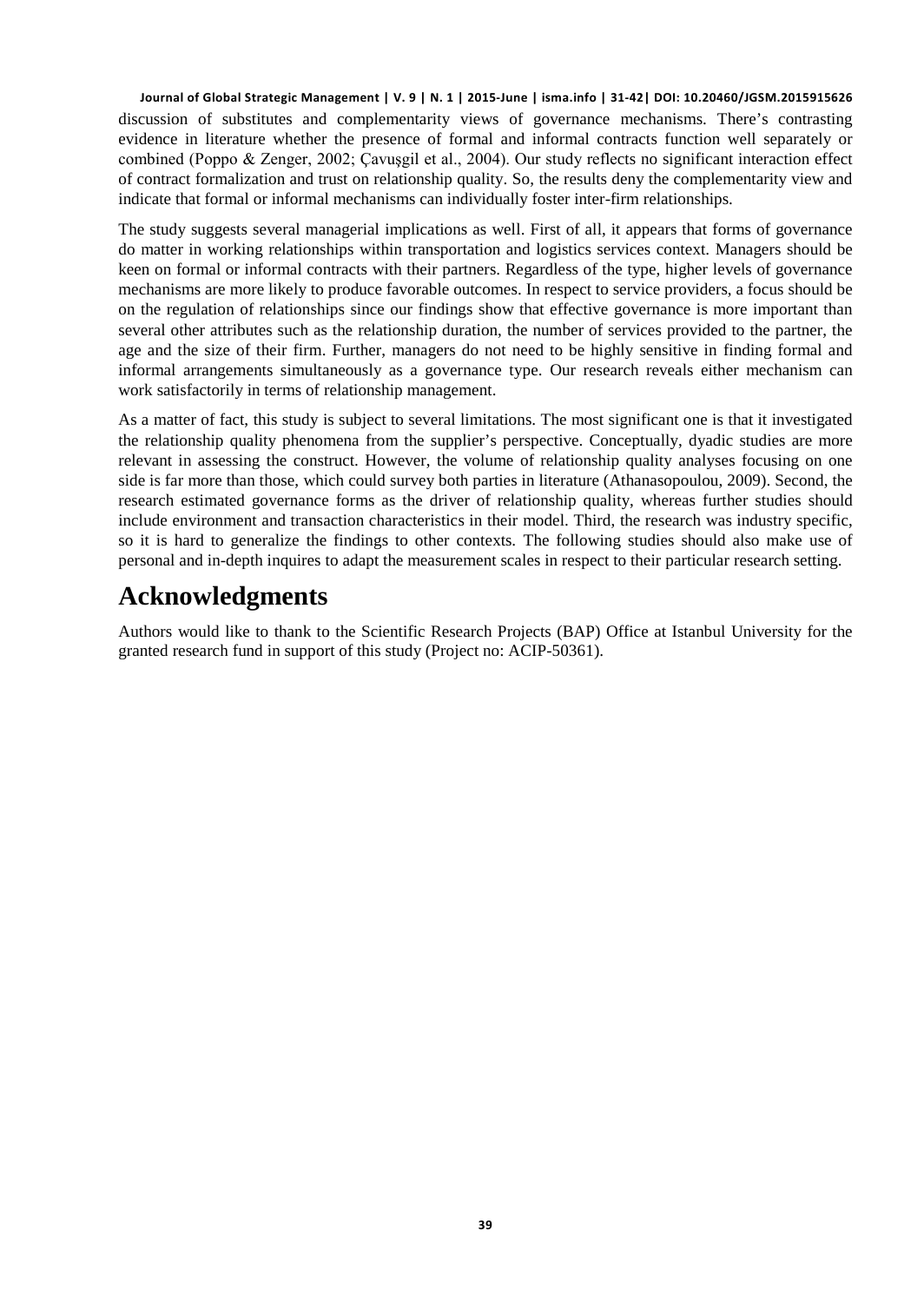Agility (2014). "Agility emerging markets logistics index 2014", http://www.agility.com/EN/About-Us/Documents/Agility%20Emerging%20 Markets %20Logistics%20Index%202014.pdf, Access date: 30.03.2015.

Anderson, E., B. Weitz (1989). "Determinants of continuity in conventional industrial channel dyads", Marketing Science, 8(4): 310-323.

Anderson, J.C., J.A. Narus (1984). "A model of the distributor's perspective of distributor-manufacturer working relationships", Journal of Marketing, 48: 62.74.

Anderson, J.C.,J.A. Narus (1991). "Partnering as a focused market strategy", California Management Review, 33(3): 95-113.

Athanasopoulou, P. (2009). "Relationship quality: a critical literature review and research agenda", European Journal of Marketing, 43(5&6): 583-610.

Aulakh, P.S., F.E. Genctürk (2008). "Contract formalization and governance of exporter-importer relationships", Journal of Management Studies, 45: 457-479.

Bello, D.C., D.I. Gilliland, D.I. (1997). "The effect of output controls, process controls, and flexibility on export channel performance", Journal of Marketing, 61: 22-38.

Bradach, J.L. & Eccles, R.G. (1989). "Price, authority, and trust: From ideal types to plural forms", Annual Review of Sociology, 15, 97-118.

Burkert, M. B.S. Ivens, J. Shan (2012). "Governance mechanisms in domestic and international buyersupplier relationships: an empirical study", Industrial Marketing Management, 41: 544-556.

Cannon, J.P., R.S. Achrol, G.T. Gundlach (2000). "Contracts, norms, and plural forms of governance", Journal of the Academy of Marketing Science, 28(2): 180-194.

Cannon, J.P., W.D. Perreault JR, (1999). "Buyer-supplier relationships in business markets", Journal of Marketing Research, 36: 439-460.

Chinomona, R. (2013). "Dealer's legitimate power and relationship quality in gaunxi distribution channel: A social rule system theory perspective", International Journal of Marketing Studies, 5(1): 42-58.

Chu, Z., Q. Wang (2012). "Drivers of relationship quality in logistics outsourcing in China", Journal of Supply Chain Management, 48(3): 78-96.

Coase, R.H. (1937). "The Nature of the Firm", Economica, 4(16): 386-405.

Crosby, L.A., K.R. Evans, D. Cowles (1990). "Relationship quality in services selling: An interpersonal influence perspective", Journal of Marketing, 54: 68-81.

Çavuşgil, S.T., S. Deligönül, C. Zhang (2004). "Curbing foreign distributor opportunism: An examination of trust, contracts, and the legal environment in international channel relationships", Journal of International Marketing, 12(2): 7-27.

Çerri, S. (2012). "Exploring factor affecting trust and relationship quality in a supply chain context", Journal of Business Studies Quarterly, 4(1): 74-90.

Dwyer, F.R., P.H. Schur, S. Oh (1987). "Developing buyer-seller relationships", Journal of Marketing, 51: 11-27.

Dwyer, F.R., S. Oh (1987). "Output industry munificence effects on the internal political economy of marketing channels", Journal of Marketing Research, 24: 347-358.

Dyer, J.H., H. Singh, (1998). "The relational view: cooperative strategy and sources of interorganizational competitive advantage", The Academy of Management Review, 23(4): 660-679.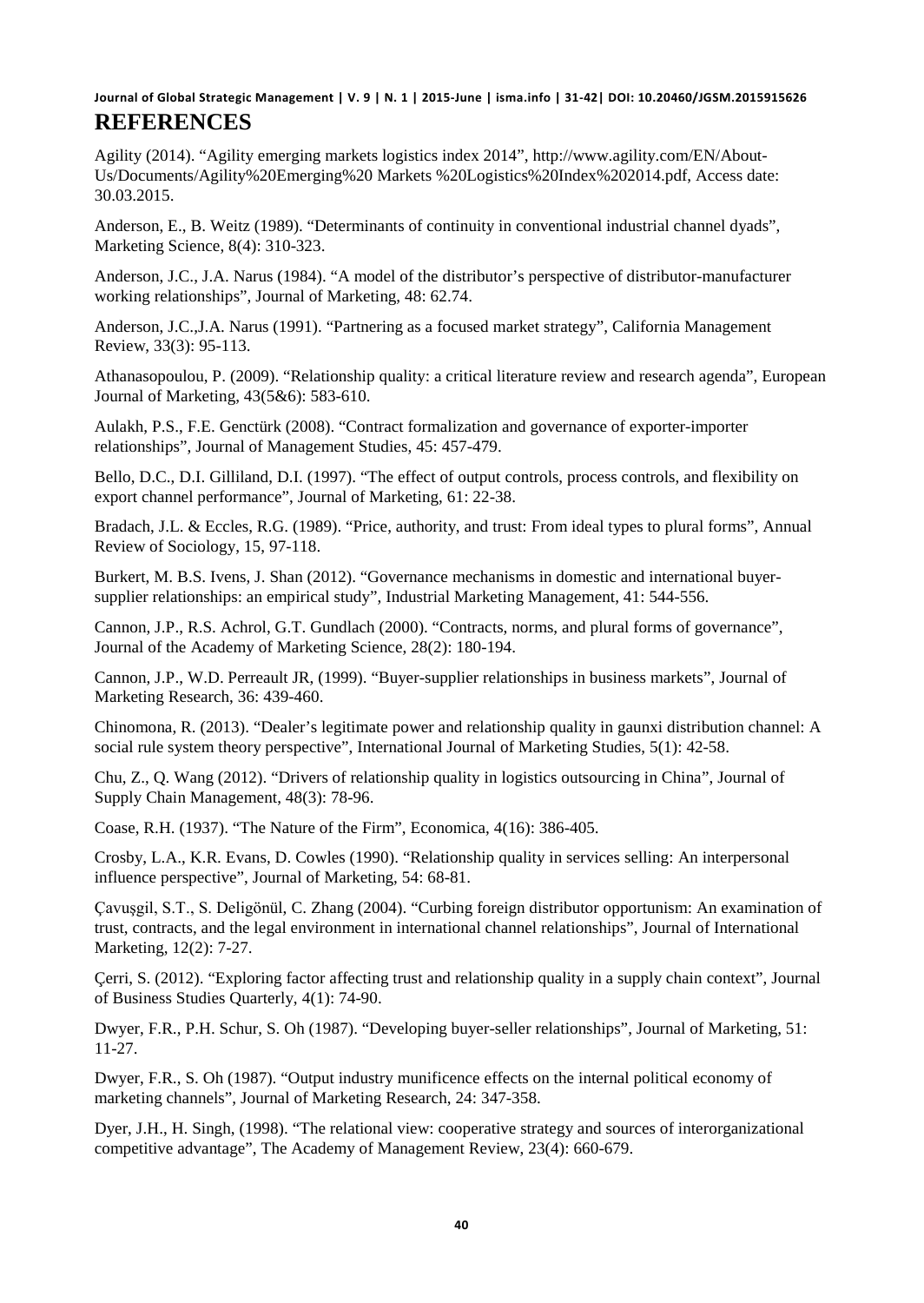Ferguson, R.J., M. Paulin, J. Bergeron (2005). "Contractual governance, relational governance, and the performance of interfirm service exchanges: The influence of boundary-spanner closeness", Journal of the Academy of Marketing Science, 2: 217-234.

Fierro, J.J.C., Y.P. Redondo, (2011). "Post-satisfaction factors affecting the long-term orientation of supply relationships", Journal of Business & Industrial Marketing, 26(6): 395-406.

Fornell, C., D.F. Larcker, (1981). "Evaluating structural equation models with unobservable variables and measurement error", Journal of Marketing Research, 18(1): 39-50.

Ganesan, S. (1994). "Determinants of long-term orientation in buyer-seller relationships", Journal of Marketing, 58(2): 1-19.

Genctürk, E.F., P.S. Aulakh (2007). "Norms and control-based governance of international manufacturerdistributor relational exchanges", Journal of International Marketing, 15(1): 92-126.

Hakansson, H. (1982). International Marketing and Purchasing of Industrial Goods: An Interaction Approach, Wiley, New York.

Heide, J.B., G. John (1992). "Do norms matter in marketing relationships?", Journal of Marketing, 56: 32-44.

Holmlund, M. (2001). "The D&D model – dimensions and domains of relationship quality", The Service Industries Journal, 21(3): 13-36.

Ivens, B.S. (2005). "Flexibility in industrial service relationships: the construct, antecedents, and performance outcomes", Industrial Marketing Management, 34: 566-576.

Johnson, J.L. (1999). "Strategic integration in industrial distribution channels: managing the interfirm relationship as strategic asset", Journal of the Academy of Marketing Science, 27(1): 4-18.

Kang, B., S. Oh, E. Sivadas (2013). "Beyond relationship quality: Examining relationship management effectiveness", Journal of Marketing Theory and Practice, 21(3): 273-287.

Kim, D., C. Basu, G.M. Naidu, E. Çavuşgil (2011). "The innovativeness of born-globals and customer orientation: Learnnigfrom Indian born-globals", Journal of Business Research, 64: 879-886.

KUGM, Directorate General of Road Transport Regulation (2013). "Strengthening combined transport of Turkey", http://www.kugm.gov.tr/BLSM\_WIYS/TMKDG/tr/Mevzuat/Taslaklar/20140606\_144029 \_64574\_1\_64896.pdf, Access date: 30.03.2015

Lages, C., C.R. Lages, L.F. Lages (2005). "The RELQUAL scale: a measure of relationship quality in export market ventures", Journal of Business Research, 58: 1040-1048.

Leonidou, C.N., L.C. Leonidou, D.N. Coudounaris, M. Hultman (2013). "Value differences as determinants of importers' perceptions of exporters' unethical behavior: The impact on relationship quality and performance", International Business Review, 22: 156-173.

Leonidou, L.C., S. Samiee, B. Akyol, M.A. Talias (2014). "Antecedents and outcomes of exporter-importer relationship quality: Synthesis, meta-analysis, and directions for further research", Journal of International Marketing, 22(2): 21-46.

Macneil, I.R. (1980). "Power, contract, and the economic model", Journal of Economic Issues, 14(4): 909- 923.

Morgan, R.M., S. Hunt (1999). "Relationship-based competitive advantage: The role of relationship marketing in marketing strategy", Journal of Business Research, 46: 281-290.

Mysen, T., G. Svensson (2012). "RELQUAL's impact on satisfaction in Norwegian business relationships", Journal of Business and Industrial Marketing, 25(2): 119-131.

Nevins J.L., R.B. Money, (2008). "Performance implications of distributor effectiveness, trust, and culture in import channels of distribution", Industrial Marketing Management, 37: 46-58.

Noordewier, T.G., G. John, J.R. Nevin (1990). "Performance outcomes of purchasing arrangements in industrial buyer-vendor relationships", Journal of Marketing, October: 80-93.